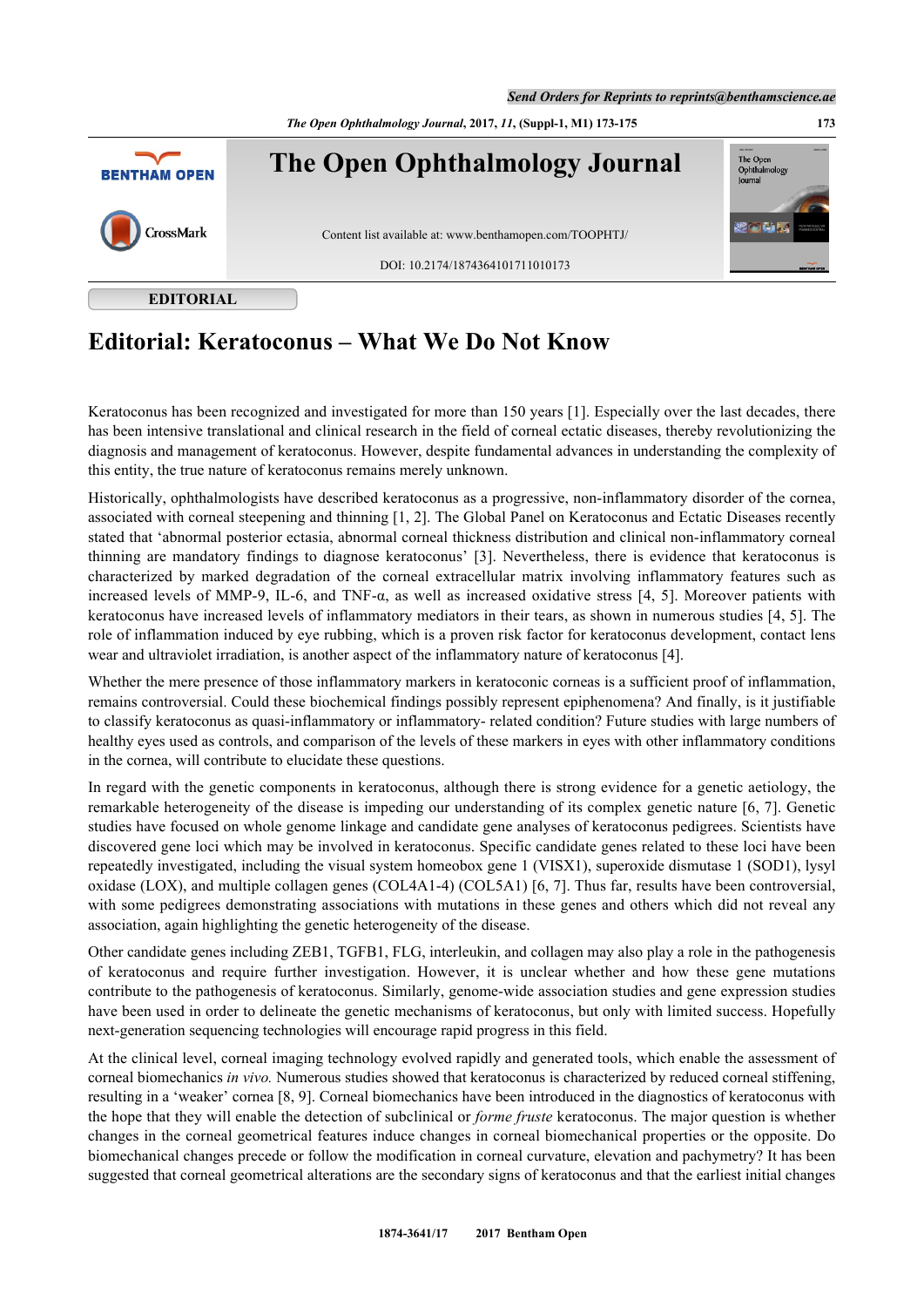occur at the biomechanical level [[10](#page-1-9)]. Theoretical analysis with finite element models supports the hypothesis that the initial biomechanical modification is focal in nature, rather than a uniform global weakening, and that the focal reduction in elastic modulus precipitates a cycle of biomechanical decompensation[[10](#page-1-9)]. However, until the development of a screening system, which will detect and measure non-uniformity in biomechanical properties across the cornea and localize focal corneal weakening, this fundamental question will remain.

It was not until 1854 that British physician John Nottingham clearly described keratoconus and distinguished it from other ectasias of the cornea. Nobody could imagine that this corneal disorder would stand for a fascinating corneal mystery attracting the attention of scientists, clinicians and surgeons for more than 150 years. Basic and clinical research has enormously increased our understanding of this complex entity, but still important underlying mechanisms are yet to be investigated. Future developments in this field will definitely contribute to unravel the remaining mystery of keratoconus.

The current special issue on keratoconus is focused on recent advances in pathophysiology, diagnosis and management of the disease. Dr. Soiberman from Prof. Chakravarti's group at Wilmer Eye Institute presents a comprehensive update on the pathophysiology of the disease highlighting the latest research findings; while Dr. Moussa from Prof. Reitsamer's group is summarizing the current state of keratoconus genetics with special focus on the most recent discoveries. Prof. Ambrosio provides a valuable contribution to the literature sharing his innovative research findings in the field of corneal biomechanics, particularly in regards to keratoconus, and describing the implications of corneal biomechanics in refractive surgery. Professor Moschos describes the current practice in contact lenses for the management of keratoconus and Dr. Vastardis from Prof. Pajic's group summarizes the amazing advances in corneal crosslinking technology. The paper of Dr. Panos from Prof. Hafezi's group focuses on the corneal crosslinking for paediatric patients with keratoconus. The role of intracorneal ring segments in the management of keratoconus is thoroughly presented by Prof. Alio, who provided detailed, in-depth update on the topic. Subsequently Dr. Aiello from Prof. Maurino's group highlights the pearls and pitfalls in cataract surgery for patients with keratoconus in a very interesting article. Finally, Professor Seitz emphasizes on advances in penetrating keratoplasty for keratoconus, with special focus on excimer laser-assisted and femtosecond laser-assistant penetrating keratoplasty.

## **REFERENCES**

<span id="page-1-0"></span>[1] Krachmer JH, Feder RS, Belin MW. Keratoconus and related noninflammatory corneal thinning disorders. Surv Ophthalmol 1984; 28(4): 293-322.

[\[http://dx.doi.org/10.1016/0039-6257\(84\)90094-8](http://dx.doi.org/10.1016/0039-6257(84)90094-8)] [PMID: [6230745](http://www.ncbi.nlm.nih.gov/pubmed/6230745)]

- <span id="page-1-1"></span>[2] Rabinowitz YS. Keratoconus. Surv Ophthalmol 1998; 42(4): 297-319. [Review]. [\[http://dx.doi.org/10.1016/S0039-6257\(97\)00119-7\]](http://dx.doi.org/10.1016/S0039-6257(97)00119-7) [PMID: [9493273](http://www.ncbi.nlm.nih.gov/pubmed/9493273)]
- <span id="page-1-2"></span>[3] Gomes JA, Tan D, Rapuano CJ, *et al.* Group of Panelists for the Global Delphi Panel of Keratoconus and Ectatic Diseases. Cornea 2015; 34(4): 359-69. [\[http://dx.doi.org/10.1097/ICO.0000000000000408\]](http://dx.doi.org/10.1097/ICO.0000000000000408) [PMID: [25738235](http://www.ncbi.nlm.nih.gov/pubmed/25738235)]
- <span id="page-1-3"></span>[4] Galvis V, Sherwin T, Tello A, Merayo J, Barrera R, Acera A. Keratoconus: an inflammatory disorder? Eye (Lond) 2015; 29(7): 843-59. [\[http://dx.doi.org/10.1038/eye.2015.63\]](http://dx.doi.org/10.1038/eye.2015.63) [PMID: [25931166](http://www.ncbi.nlm.nih.gov/pubmed/25931166)]
- <span id="page-1-4"></span>[5] McMonnies CW. Inflammation and keratoconus. Optom Vis Sci 2015; 92(2): e35-41. [\[http://dx.doi.org/10.1097/OPX.0000000000000455\]](http://dx.doi.org/10.1097/OPX.0000000000000455) [PMID: [25397925](http://www.ncbi.nlm.nih.gov/pubmed/25397925)]
- <span id="page-1-5"></span>[6] Chang HY, Chodosh J. The genetics of keratoconus. Semin Ophthalmol 2013; 28(5-6): 275-80. [\[http://dx.doi.org/10.3109/08820538.2013.825295\]](http://dx.doi.org/10.3109/08820538.2013.825295) [PMID: [24138035](http://www.ncbi.nlm.nih.gov/pubmed/24138035)]
- <span id="page-1-6"></span>[7] Nielsen K, Hjortdal J, Pihlmann M, Corydon TJ. Update on the keratoconus genetics. Acta Ophthalmol 2013; 91(2): 106-13. [\[http://dx.doi.org/10.1111/j.1755-3768.2012.02400.x\]](http://dx.doi.org/10.1111/j.1755-3768.2012.02400.x) [PMID: [22471291](http://www.ncbi.nlm.nih.gov/pubmed/22471291)]
- <span id="page-1-7"></span>[8] Luce DA. Determining in vivo biomechanical properties of the cornea with an ocular response analyzer. J Cataract Refract Surg 2005; 31(1): 156-62. [\[http://dx.doi.org/10.1016/j.jcrs.2004.10.044\]](http://dx.doi.org/10.1016/j.jcrs.2004.10.044) [PMID: [15721708](http://www.ncbi.nlm.nih.gov/pubmed/15721708)]
- <span id="page-1-8"></span>[9] Vellara HR, Patel DV. Biomechanical properties of the keratoconic cornea: a review. Clin Exp Optom 2015; 98(1): 31-8. [\[http://dx.doi.org/10.1111/cxo.12211](http://dx.doi.org/10.1111/cxo.12211)] [PMID: [25545947\]](http://www.ncbi.nlm.nih.gov/pubmed/25545947)
- <span id="page-1-9"></span>[10] Roberts CJ, Dupps WJ Jr. Biomechanics of corneal ectasia and biomechanical treatments. J Cataract Refract Surg 2014; 40(6): 991-8. [\[http://dx.doi.org/10.1016/j.jcrs.2014.04.013\]](http://dx.doi.org/10.1016/j.jcrs.2014.04.013) [PMID: [24774009](http://www.ncbi.nlm.nih.gov/pubmed/24774009)]